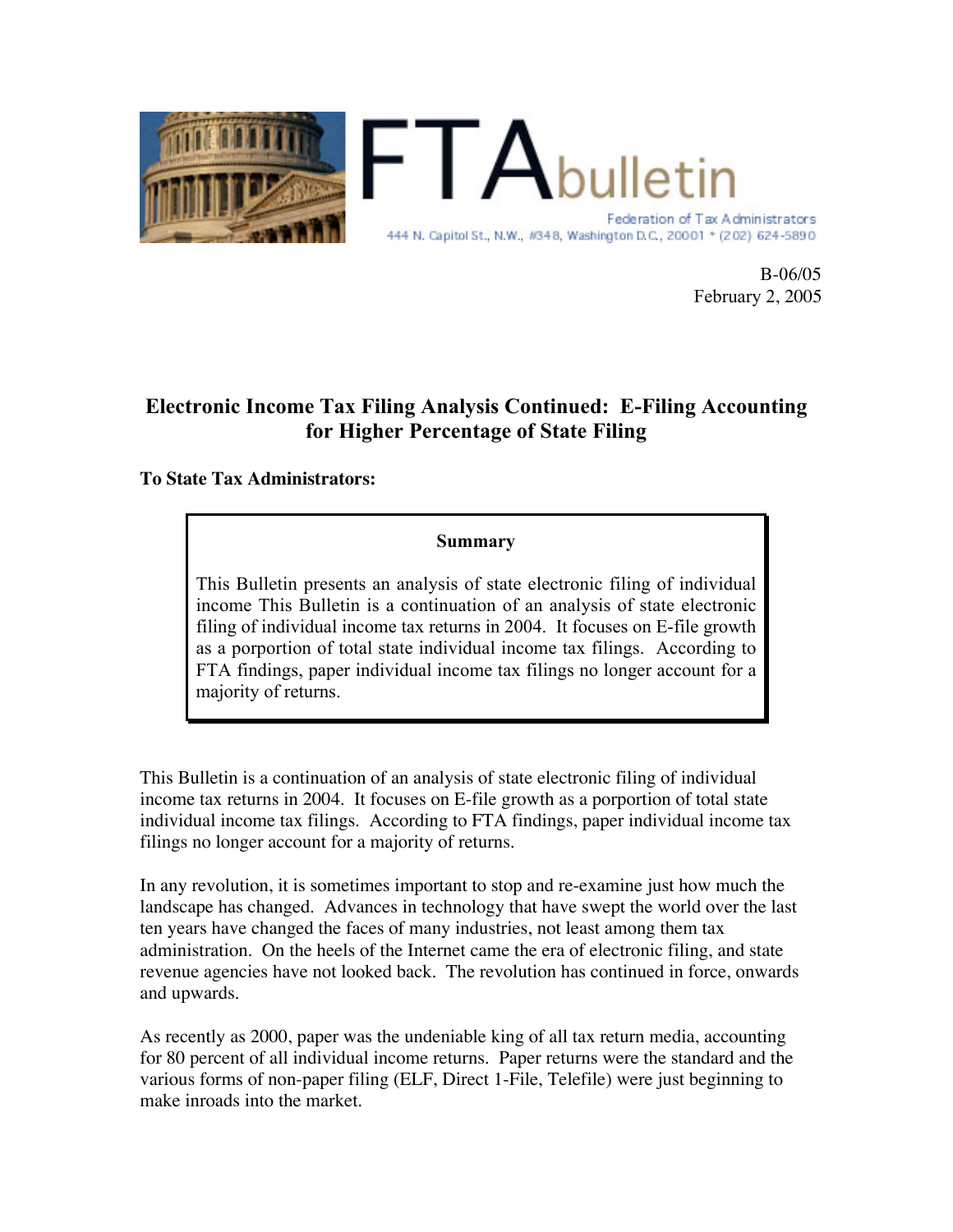In the first years of this new century, those inroads became expanding avenues. E-filing enjoyed several growth spurts, hitting its stride even as the American economy was downsizing. By 2004, simple paper returns had lost their majority status; they now make up only 49 percent of the total market. What seemed impossible just a few years ago is currently becoming a reality as tax administrators bear witness to the demise of the pulpy giant.

Returns that include bar codes also have taken on an increased role in state filing. In 2004, 20 states had a program that called for certain computer-produced returns that are filed on paper to also include a 2-dimensional bar code capable of being read quickly and accurately by either hand-held or high speed scanners. While not as efficient from a processing standpoint as electronic returns, bar code returns substantially reduce the resources required for income tax return data capture for states.

In 2000, bar coding was but a blip on the radar, making up only 1 percent of total state returns. In 2004, that number had jumped to a noticeable 9 percent. Though technically a paper-based system, bar coding takes full advantage of electronic data capture technology to streamline the processing of filed returns.

The various components of "true" electronic filing have also taken a large bite out of the paper behemoth: While direct Internet-filing (returns filed directly to the state through the tax agencies secure website) enjoyed a modest increase over the same 5 year period, from a negligible showing in 2000 to 2 percent of the total in 2004, it is the growth shown by the ELF program and practitioner filing that has threatened the paper return's throne. In 2000, ELF/practitioner returns made up only 16 percent of all state returns (15 million returns). In 2004, however, that ratio had more than doubled to 38 percent (39.2) million returns).

This is due in part to the adoption of e-filing mandates in several key states. By 2004, five states -- California; Michigan; Minnesota; Oklahoma; and Wisconsin – had mandate programs in place. In 2005, Alabama, New Jersey and Virginia likewise will roll out their respective mandate programs. Beyond these traditional mandates, Massachussetts and Rhode Island have requirements that computer-prepared returns be filed either elecronically or with a 2-D bar code allowing rapid capture.

In general, the mandates require practitioners who file a certain quota of returns to file them electronically. The specifics vary between the states but the goal is the same: To facilitate the growth of electronic filing to the detriment of cumbersome and antiquated paper returns. The Electronic Tax Administration Advisory Committee (ETAAC) recommended in its most recent annual report to Congress that the Congress "support mandated e-filing by paid preparers." The ETAAC argues that "[a] mandate will likely encourage development of consistencies in the processing of tax returns, which will in turn lead to increased efficiency and, eventually, cost savings."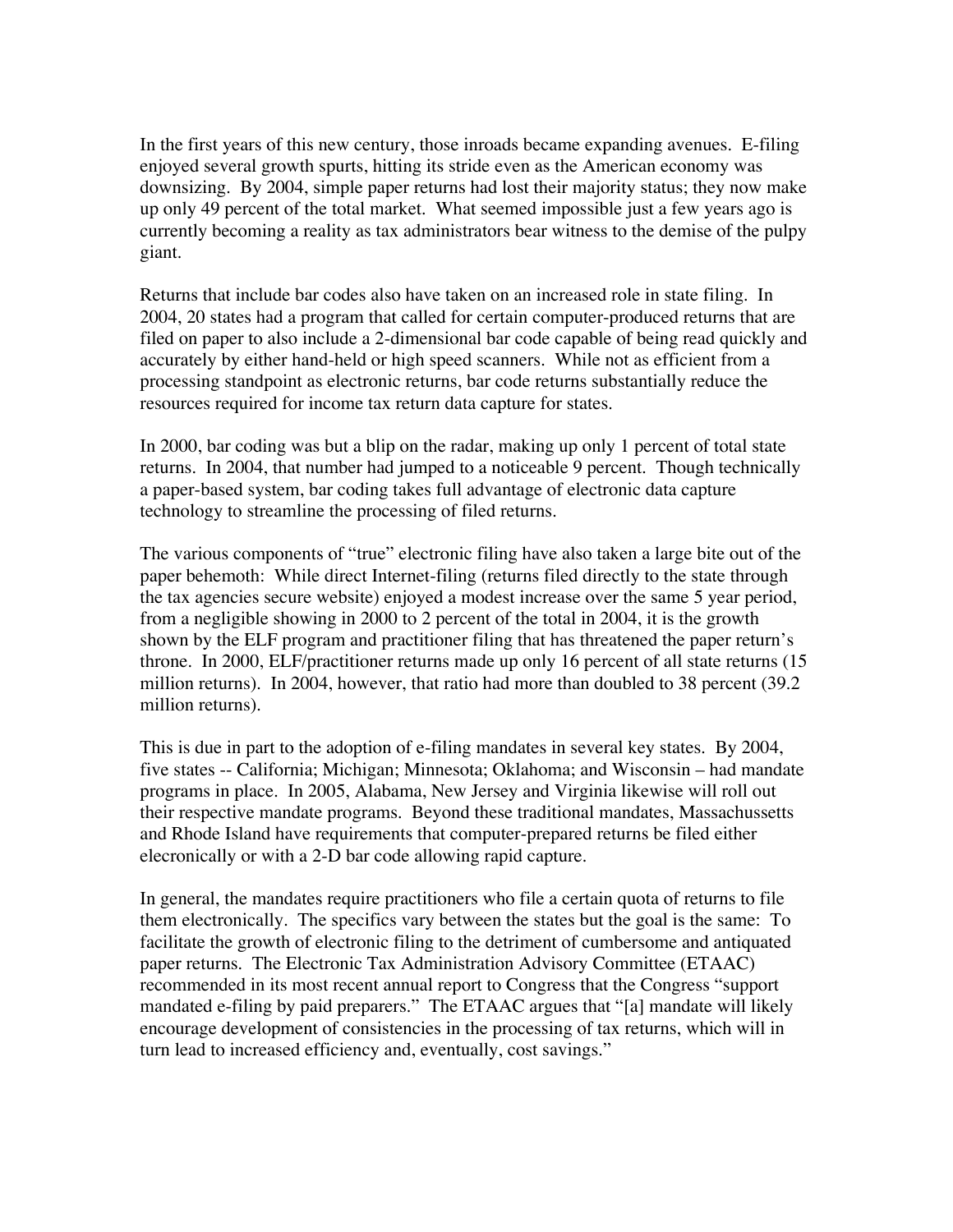The mandates also seem to be working in practice. Between 2003 and 2004, state electronic filing grew by 25 percent. However, if you remove those states that have instituted mandates from the equation, that ratio drops by more than half to 12 percent. State-level mandates also have the effect of increasing federal electronic filing. Overall, federal e-filing increased by 16 percent in 2004; if the states with a mandate are ignored, the growth rate drops to 9 percent.

These numbers seem to indicate that achieving the historical rates of growth in e-filing may require the adoption of additional mandates.

|                       | <b>All States</b> | w/o Mandates |
|-----------------------|-------------------|--------------|
| <b>State E-File</b>   | 25%               | 12%          |
| <b>Federal E-File</b> | $16\%$            | $9\%$        |

#### **Growth in Electronic Filing, 2003-2004 (Percent Change)**

Comparatively, state electronic filing programs continue to grow at a greater rate than their federal counterpart, yet have not yet matched federal totals. After a 48 percent increase between 1998 and 1999, state e-filing totals have settled into a solid pattern of annual growth in the low thirties/high twenties range. Generally, federal growth has lagged behind state growth, allowing the state programs to close the gap between IRS and themselves. In 1998, 10 million state e-filed returns were processed, compared to 24.6 million federal e-filed returns (state/federal ratio – 40.9 percent). In 2004, those figures were 43.3 million and 61.4 million, respectively (state/federal ratio – 70.5 percent).

Electronic filing is not losing steam; on both the state and federal levels, the medium is enjoying steady growth and increased totals, due in part to the success of e-file mandates. In the wake of this electronic tax revolution, only paper returns and Telefile returns are diminishing, falling to systems that are quicker, easier and more reliable. The numbers clearly show that the future is bright for e-filing and if patterns persist, the revolutionary will become the standard.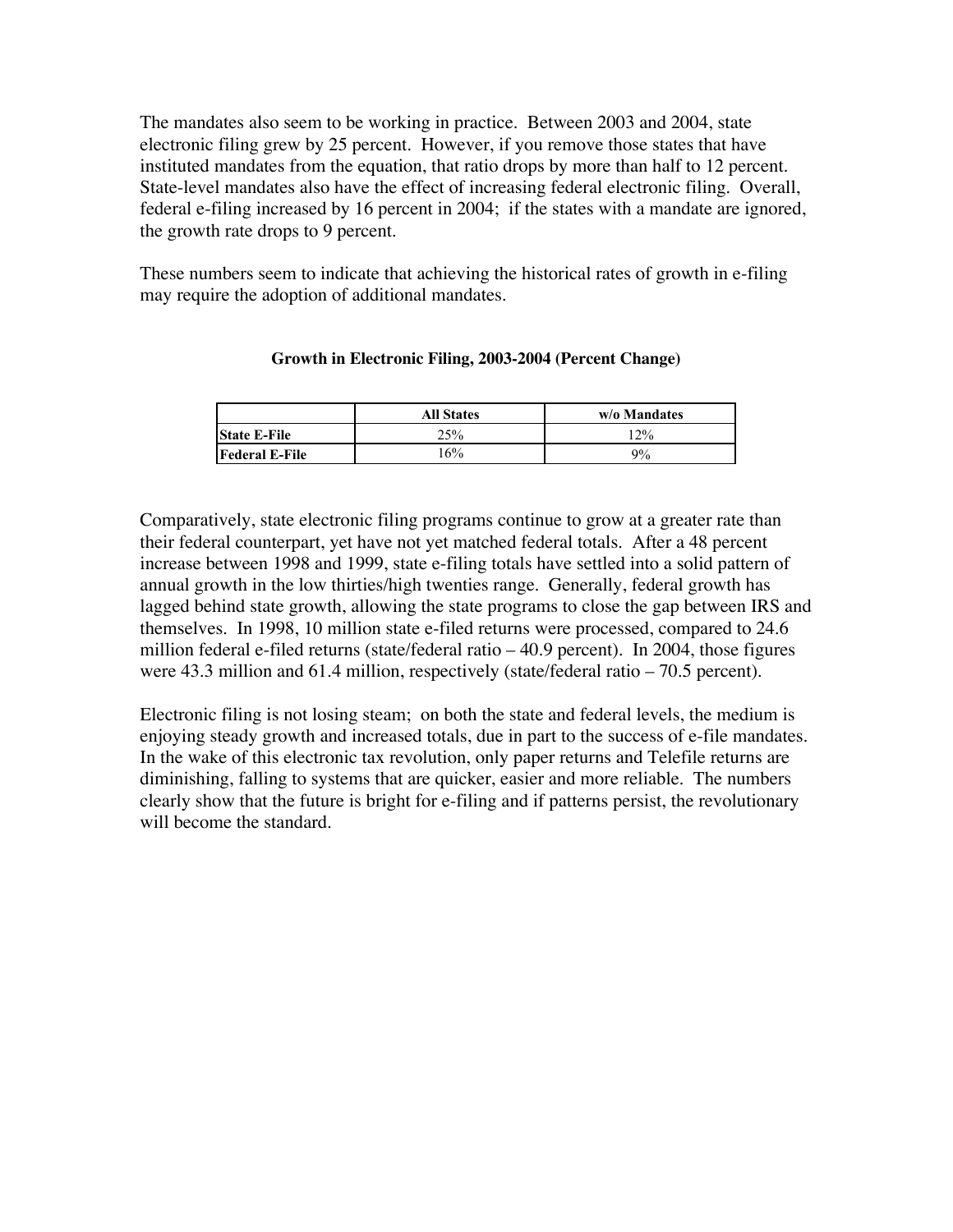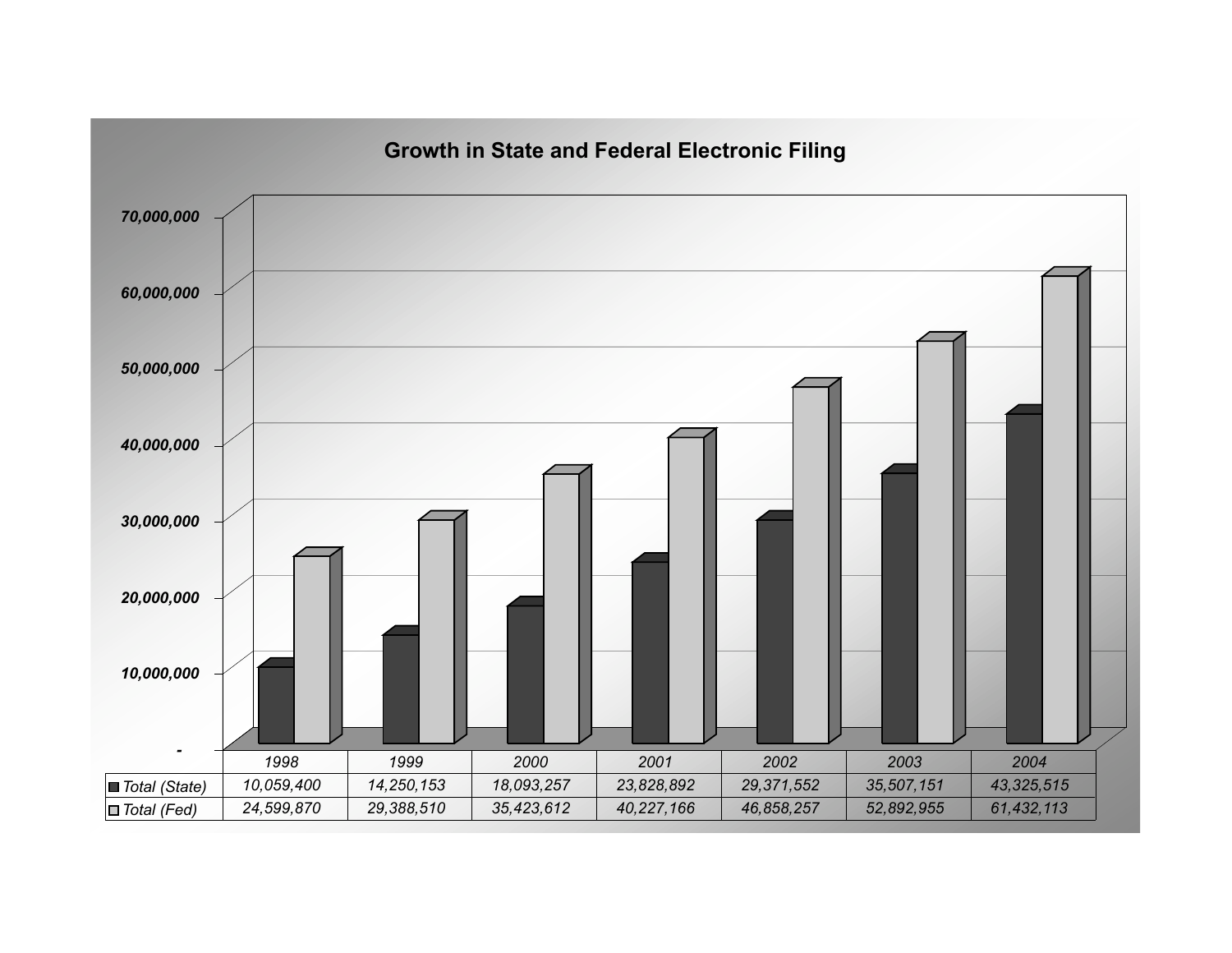

# **Growth in Electronic Filing (Percentage Change, Year over Year)**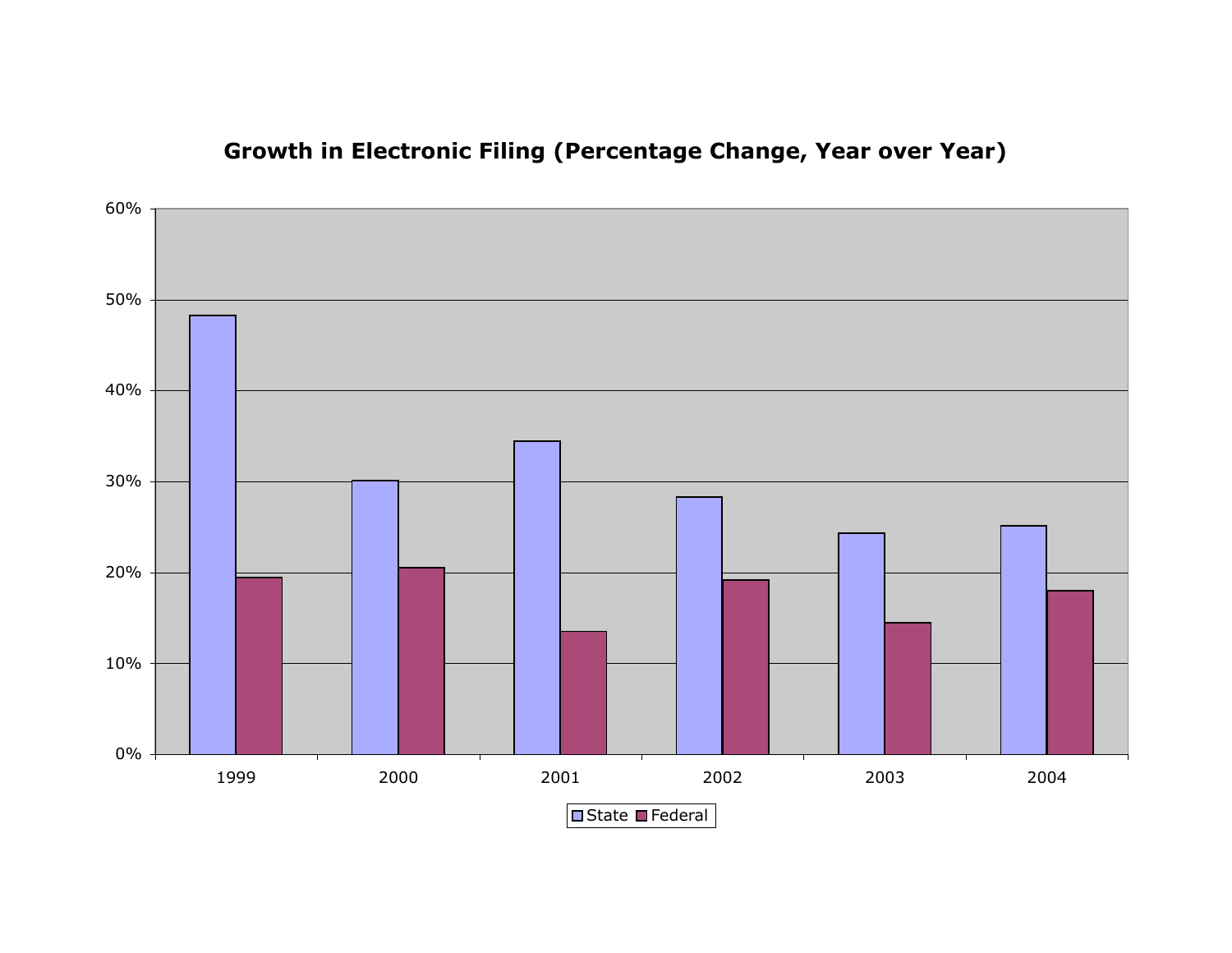

**Distribution of State Returns by Type (2000 - 2004)**